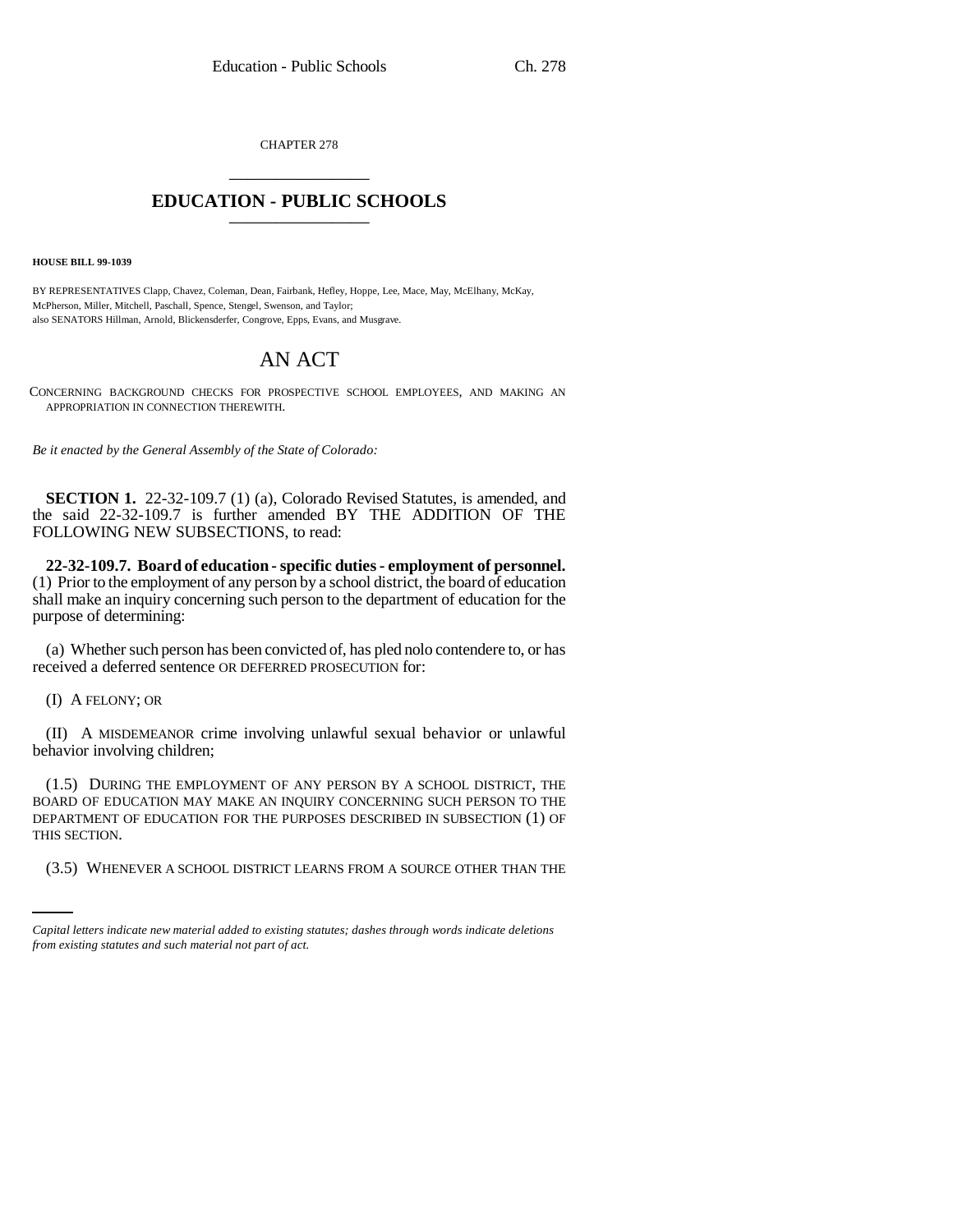#### Ch. 278 Education - Public Schools

DEPARTMENT OF EDUCATION THAT A CURRENT OR PAST EMPLOYEE OF THE SCHOOL DISTRICT HAS BEEN CONVICTED OF, PLED NOLO CONTENDERE TO, OR HAS RECEIVED A DEFERRED SENTENCE OR DEFERRED PROSECUTION FOR A FELONY OR A MISDEMEANOR CRIME INVOLVING UNLAWFUL SEXUAL BEHAVIOR OR UNLAWFUL BEHAVIOR INVOLVING CHILDREN, THE SCHOOL DISTRICT SHALL NOTIFY THE DEPARTMENT OF EDUCATION.

**SECTION 2.** 22-1-121 (1) (a), Colorado Revised Statutes, is amended, and the said 22-1-121 is further amended BY THE ADDITION OF THE FOLLOWING NEW SUBSECTIONS, to read:

**22-1-121. Nonpublic schools - employment of personnel - access to information of department of education.** (1) Prior to the employment of any person by a nonpublic school in this state, the governing board of such school may make an inquiry concerning such person to the department of education for the purpose of determining:

(a) Whether such person has been convicted of, has pled nolo contendere to, or has received a deferred sentence OR DEFERRED PROSECUTION for:

### (I) A FELONY; OR

(II) A MISDEMEANOR crime involving unlawful sexual behavior or unlawful behavior involving children;

(1.5) DURING THE TIME THAT A PERSON IS EMPLOYED BY A NONPUBLIC SCHOOL IN THIS STATE, THE GOVERNING BOARD OF SUCH SCHOOL MAY MAKE AN INQUIRY CONCERNING SUCH PERSON TO THE DEPARTMENT OF EDUCATION FOR THE PURPOSES DESCRIBED IN SUBSECTION (1) OF THIS SECTION.

(1.7) (a) TO FACILITATE THE INQUIRY PERMITTED BY SUBSECTION (1) OF THIS SECTION, THE GOVERNING BOARD OF A PARTICIPATING NONPUBLIC SCHOOL SHALL REQUIRE AN APPLICANT TO SUBMIT TO THE GOVERNING BOARD OF THE SCHOOL A COMPLETE SET OF HIS OR HER FINGERPRINTS TAKEN BY A QUALIFIED LAW ENFORCEMENT AGENCY OR AN AUTHORIZED SCHOOL EMPLOYEE. THE GOVERNING BOARD SHALL FORWARD THE SET OF FINGERPRINTS TOGETHER WITH A CHECK TO COVER THE COSTS CHARGED BY THE COLORADO BUREAU OF INVESTIGATION TO THE DEPARTMENT OF EDUCATION FOR RELEASE TO THE COLORADO BUREAU OF INVESTIGATION AND THE FEDERAL BUREAU OF INVESTIGATION.

(b) ALL COSTS ARISING FROM ANY FINGERPRINT PROCESSING PERFORMED BY THE COLORADO BUREAU OF INVESTIGATION PURSUANT TO THE PROVISIONS OF THIS SECTION SHALL BE BORNE BY THE NONPUBLIC SCHOOL. SUCH COSTS MAY BE PASSED ON TO THE PROSPECTIVE EMPLOYEE.

(c) THE DEPARTMENT OF EDUCATION SHALL TRANSMIT ANY CHECKS RECEIVED PURSUANT TO THIS SUBSECTION (1.7) TO THE STATE TREASURER WHO SHALL CREDIT THE SAME TO THE NONPUBLIC SCHOOL FINGERPRINT FUND WHICH FUND IS HEREBY CREATED IN THE STATE TREASURY. THE MONEYS IN THE NONPUBLIC SCHOOL FINGERPRINT FUND SHALL BE USED TO PAY FOR FINGERPRINT CHECKS REQUIRED PURSUANT TO THIS SUBSECTION (1.7) AND SHALL BE SUBJECT TO ANNUAL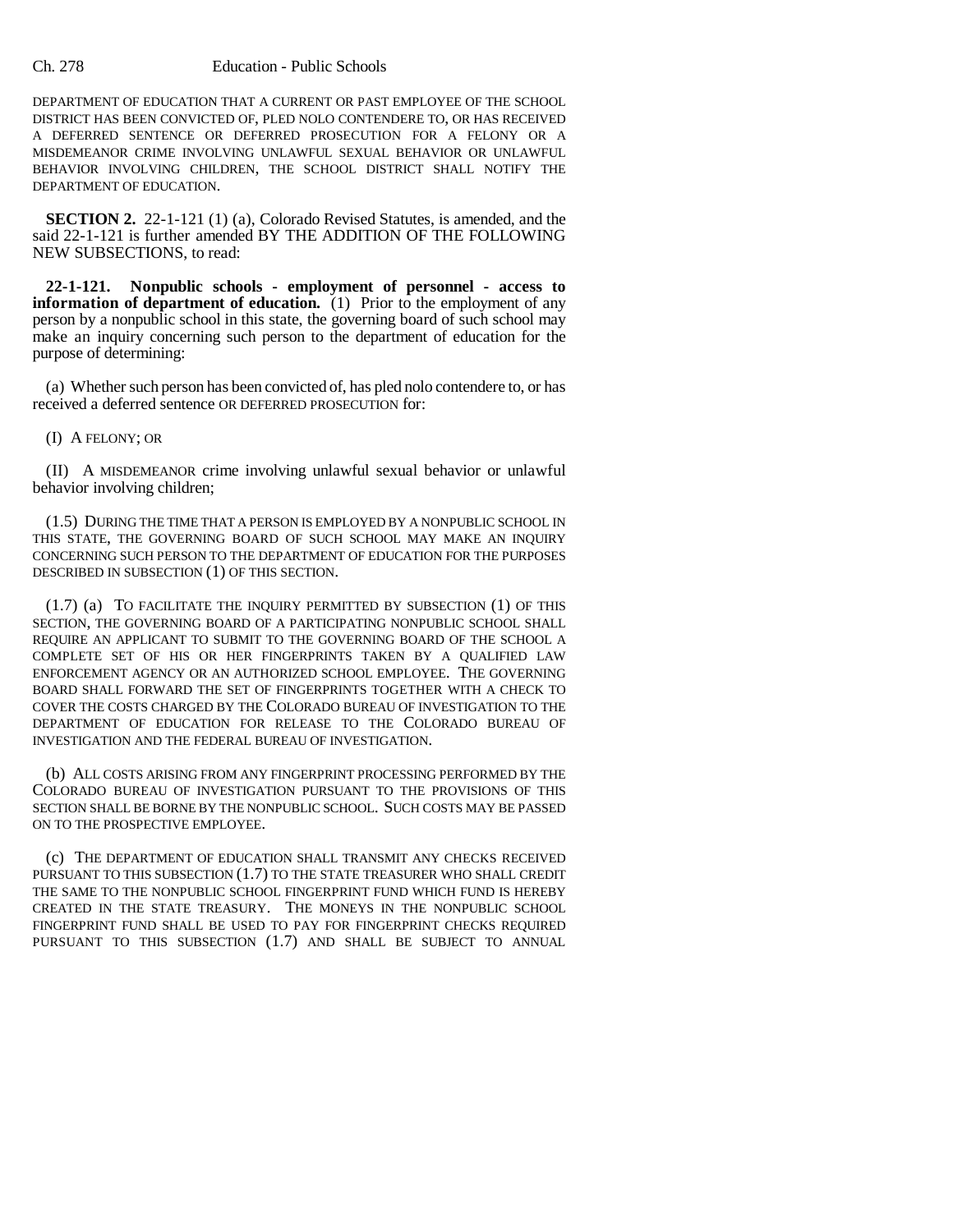APPROPRIATION BY THE GENERAL ASSEMBLY. ANY MONEYS NOT APPROPRIATED SHALL REMAIN IN THE NONPUBLIC SCHOOL FINGERPRINT FUND AND SHALL NOT BE TRANSFERRED OR REVERT TO THE GENERAL FUND AT THE END OF ANY FISCAL YEAR.

**SECTION 3.** The introductory portion to 22-2-119 (1) and 22-2-119 (1) (a), Colorado Revised Statutes, are amended to read:

**22-2-119. Department of education - inquiries by boards of education concerning prospective employees.** (1) When an inquiry is made by a board of education of a school district pursuant to the provisions of section 22-32-109.7 (1) OR (1.5) or by the governing board of a nonpublic school pursuant to the provisions of section 22-1-121 concerning a prospective OR CURRENT employee, the department shall provide the following information concerning such person:

(a) Whether ACCORDING TO THE RECORDS OF THE DEPARTMENT such person has been convicted of, has pled nolo contendere to, or has received a deferred sentence OR DEFERRED PROSECUTION for:

(I) A FELONY; OR

(II) A MISDEMEANOR crime involving unlawful sexual behavior or unlawful behavior involving children; according to records provided to the department by the judicial department pursuant to section 13-1-130, C.R.S.;

**SECTION 4.** 22-60-105.2 (2) (c), Colorado Revised Statutes, is amended to read:

**22-60-105.2. Initial applicants - certificates - letters of authorization submittal of form and fingerprints - failure to comply constitutes grounds for denial.** (c) For purposes of this subsection (2), "convicted" means a conviction by a jury or by a court and shall also include the forfeiture of any bail, bond, or other security deposited to secure appearance by a person charged with having committed a felony or misdemeanor, the payment of a fine, a plea of nolo contendere, and the imposition of a deferred or suspended sentence by the court, OR AN AGREEMENT FOR A DEFERRED PROSECUTION APPROVED BY THE COURT.

**SECTION 5.** 22-60-110 (2) (b) and (2.1), Colorado Revised Statutes, are amended to read:

**22-60-110. Grounds for denying, annulling, suspending, or revoking certificate or letter of authorization.** (2) A certificate or letter of authorization may be denied, annulled, suspended, or revoked in the manner prescribed in section 22-60-111, notwithstanding the provisions of subsection (1) of this section:

(b) When the holder is convicted, pleads nolo contendere, or receives a deferred sentence OR DEFERRED PROSECUTION for a violation of any law of this state or any counterpart municipal law of this state involving unlawful behavior pursuant to any of the following statutory provisions: Sections 18-3-305, 18-6-302, and 18-6-701, or of section 18-6-301, C.R.S., when the victim is a child who is ten years of age or older and under eighteen years of age, part 4 of article 3, part 4 of article 6, and part 4 of article 7 of title 18, C.R.S.;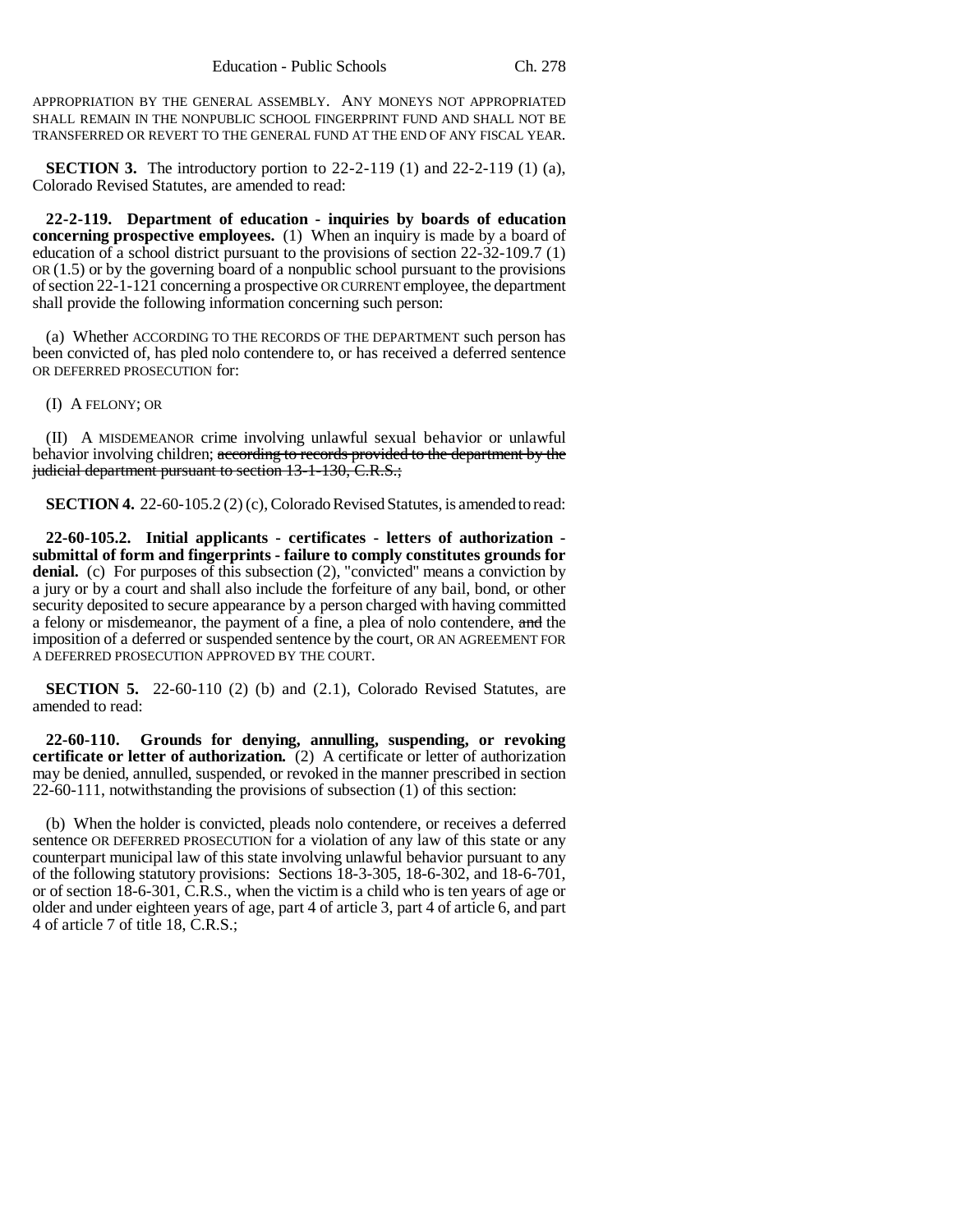#### Ch. 278 Education - Public Schools

(2.1) A certified copy of the judgment of a court of competent jurisdiction of a conviction, the acceptance of a guilty plea, a plea of nolo contendere, or a deferred sentence, OR DEFERRED PROSECUTION shall be conclusive evidence for the purposes of paragraphs (b) and (c) of subsection (2) of this section. Upon receipt of a certified copy of the judgment, the state board of education may take immediate action to deny, annul, or suspend a certificate or letter of authorization without a hearing, notwithstanding the provisions of section 22-60-111. The state board of education may revoke a suspended certificate based on a violation of paragraph (b) or (c) of subsection (2) of this section, without a hearing and without any further action, after the exhaustion of all appeals, if any, or after the time for seeking an appeal has elapsed and upon the entry of a final judgment.

**SECTION 6.** 22-60.5-103 (2) (c), Colorado Revised Statutes, is amended to read:

**22-60.5-103. Initial applicants - licenses - authorizations - submittal of form and fingerprints - failure to comply constitutes grounds for denial.** (2) (c) For the purposes of this subsection (2), "convicted" means a conviction by a jury or by a court and shall also include the forfeiture of any bail, bond, or other security deposited to secure the appearance by a person charged with having committed a felony or misdemeanor, the payment of a fine, a plea of nolo contendere, and the imposition of a deferred or suspended sentence by the court, OR AN AGREEMENT FOR A DEFERRED PROSECUTION APPROVED BY THE COURT.

**SECTION 7.** 22-60.5-107 (2) (b) and (3), Colorado Revised Statutes, are amended to read:

**22-60.5-107. Grounds for denying, annulling, suspending, or revoking license, certificate, endorsement, or authorization.** (2) Any license, certificate, endorsement, or authorization may be denied, annulled, suspended, or revoked in the manner prescribed in section 22-60.5-108, notwithstanding the provisions of subsection (1) of this section:

(b) When the holder is convicted, pleads nolo contendere, or receives a deferred sentence OR A DEFERRED PROSECUTION for a violation of any law of this state or any counterpart municipal law of this state involving unlawful behavior pursuant to any of the following statutory provisions: Sections 18-3-305, 18-6-302, and 18-6-701, C.R.S., section 18-6-301, C.R.S., when the victim is a child who is ten years of age or older and under eighteen years of age, part 4 of article 3, part 4 of article 6, and part 4 of article 7 of title 18, C.R.S.;

(3) A certified copy of the judgment of a court of competent jurisdiction of a conviction, the acceptance of a guilty plea, a plea of nolo contendere,  $\sigma$  a deferred sentence, OR A DEFERRED PROSECUTION shall be conclusive evidence for the purposes of paragraphs (b) and (c) of subsection (2) of this section. Upon receipt of a certified copy of the judgment, the department of education may take immediate action to deny, annul, or suspend any license, certificate, endorsement, or authorization without a hearing, notwithstanding the provisions of section 22-60.5-108. The department of education may revoke a suspended license based on a violation of paragraph (b) or (c) of subsection (2) of this section without a hearing and without any further action, after the exhaustion of all appeals, if any, or after the time for seeking an appeal has elapsed, and upon the entry of a final judgment.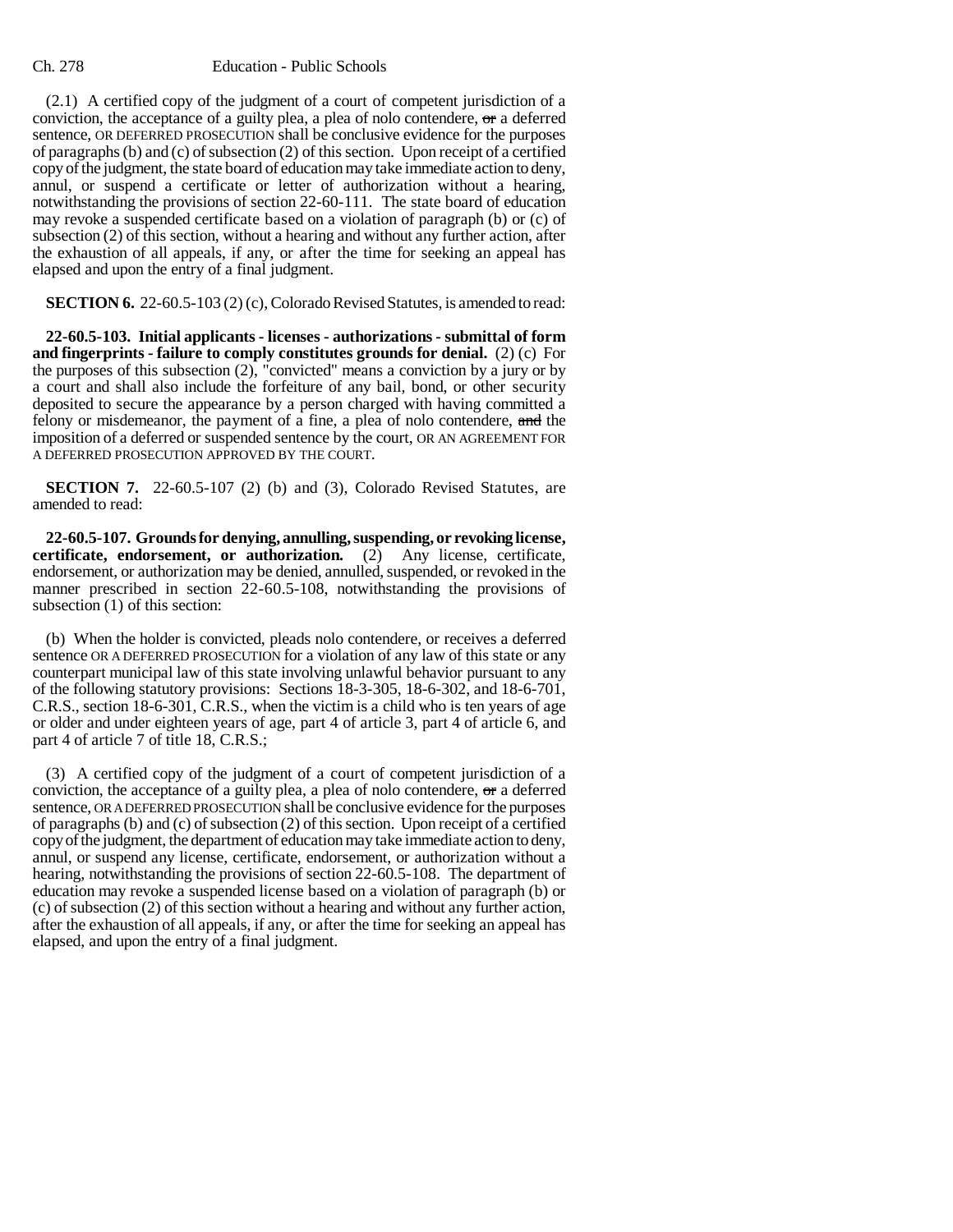**SECTION 8.** 22-63-202, Colorado Revised Statutes, is amended BY THE ADDITION OF A NEW SUBSECTION to read:

**22-63-202. Employment contracts - contracts to be in writing - duration damage provision.** (4) (a) NOTWITHSTANDING THE PROVISIONS OF SECTION 24-72-204 (3) (a), C.R.S., UPON A REQUEST FROM A SCHOOL DISTRICT OR A SCHOOL CONCERNING A PERSON APPLYING FOR A POSITION AS A TEACHER, A SCHOOL DISTRICT MAY DISCLOSE TO THE REQUESTING SCHOOL DISTRICT OR SCHOOL THE REASON OR REASONS WHY A TEACHER LEFT EMPLOYMENT WITH THE ORIGINAL SCHOOL DISTRICT. THE INFORMATION DISCLOSED PURSUANT TO THIS PARAGRAPH (a) SHALL ONLY BE DISCLOSED TO PERSONNEL AUTHORIZED TO REVIEW THE PERSONNEL FILE IN THE SCHOOL DISTRICT OR SCHOOL AND TO THE PERSON APPLYING FOR A POSITION AS A TEACHER.

(b) NO EMPLOYMENT CONTRACT EXECUTED PURSUANT TO THIS SECTION SHALL CONTAIN A PROVISION THAT RESTRICTS OR PROHIBITS A SCHOOL DISTRICT FROM DISCLOSING TO ANOTHER SCHOOL DISTRICT OR SCHOOL THE REASON OR REASONS WHY A TEACHER LEFT EMPLOYMENT WITH THE ORIGINAL SCHOOL DISTRICT.

**SECTION 9.** 22-63-203, Colorado Revised Statutes, is amended BY THE ADDITION OF A NEW SUBSECTION to read:

**22-63-203. Probationary teachers - renewal and nonrenewal of employment contract.** (6) (a) NOTWITHSTANDING THE PROVISIONS OF SECTION 24-72-204 (3) (a),C.R.S., UPON A REQUEST FROM A SCHOOL DISTRICT OR A SCHOOL CONCERNING A PERSON APPLYING FOR A POSITION AS A TEACHER, A SCHOOL DISTRICT MAY DISCLOSE TO THE REQUESTING SCHOOL DISTRICT OR SCHOOL THE REASON OR REASONS WHY A TEACHER LEFT EMPLOYMENT WITH THE ORIGINAL SCHOOL DISTRICT. THE INFORMATION DISCLOSED PURSUANT TO THIS PARAGRAPH (a) SHALL ONLY BE DISCLOSED TO PERSONNEL AUTHORIZED TO REVIEW THE PERSONNEL FILE IN THE SCHOOL DISTRICT OR SCHOOL AND TO THE PERSON APPLYING FOR A POSITION AS A TEACHER.

(b) NO EMPLOYMENT CONTRACT EXECUTED PURSUANT TO THIS SECTION SHALL CONTAIN A PROVISION THAT RESTRICTS OR PROHIBITS A SCHOOL DISTRICT FROM DISCLOSING TO ANOTHER SCHOOL DISTRICT OR SCHOOL THE REASON OR REASONS WHY A TEACHER LEFT EMPLOYMENT WITH THE ORIGINAL SCHOOL DISTRICT.

**SECTION 10. Appropriation.** (1) In addition to any other appropriation, there is hereby appropriated, from the nonpublic school fingerprint cash fund, to the department of education, for the fiscal year beginning July 1, 1999, the sum of one thousand nine hundred dollars (\$1,900), or so much thereof as may be necessary, for the implementation of this act.

(2) In addition to any other appropriation, there is hereby appropriated, to the Department of Public Safety, Colorado Bureau of Investigation, Crime Information Center, for the fiscal year beginning July 1, 1999, the sum of one thousand nine hundred dollars (\$1,900), or so much thereof as may be necessary, for conducting background checks related to the implementation of this act. Said sum shall be from cash funds exempt received from the department of education out of the appropriation made in subsection (1) of this section.